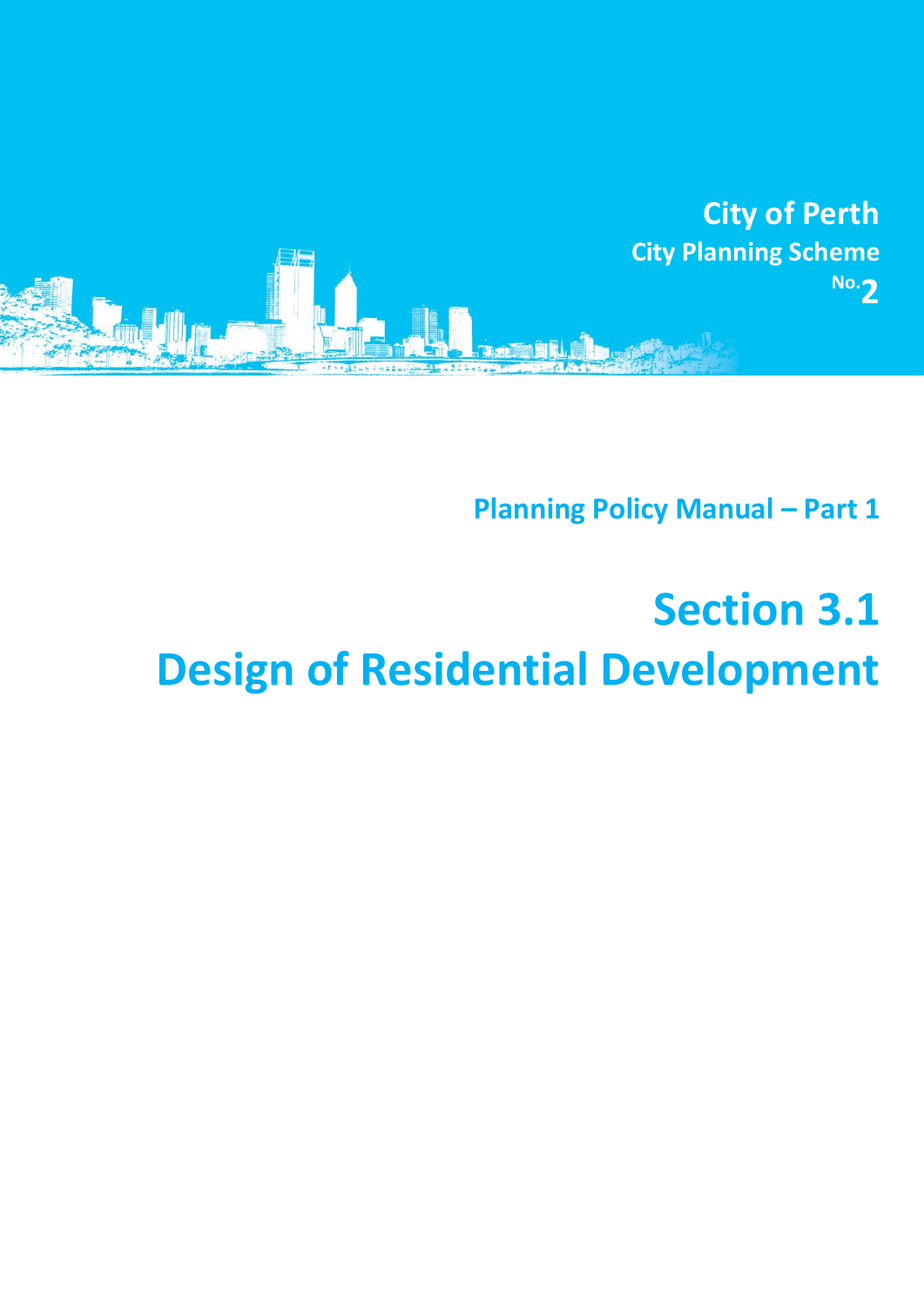

| <b>Version #</b> | <b>Decision Reference</b> | <b>Synopsis</b> |
|------------------|---------------------------|-----------------|
|                  | 26 June 2001              | Adopted         |
|                  | 3 August 2004             | Amended         |
|                  | 11 April 2017             | Amended         |
|                  |                           |                 |

1